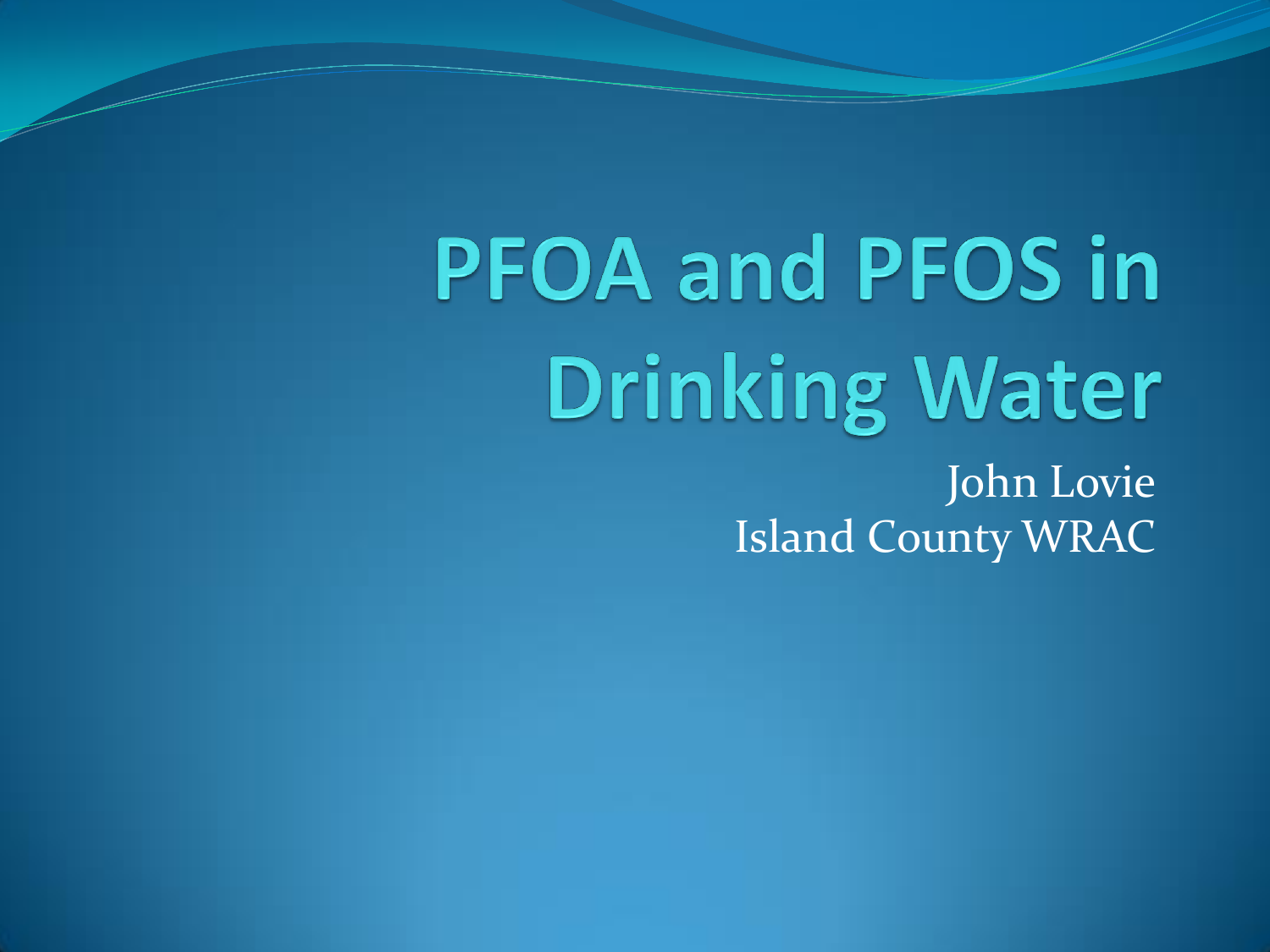## PFOA and PFOS

#### PFOA perfluorooctanoic acid



PFOS perfluorooctanesulfonic acid

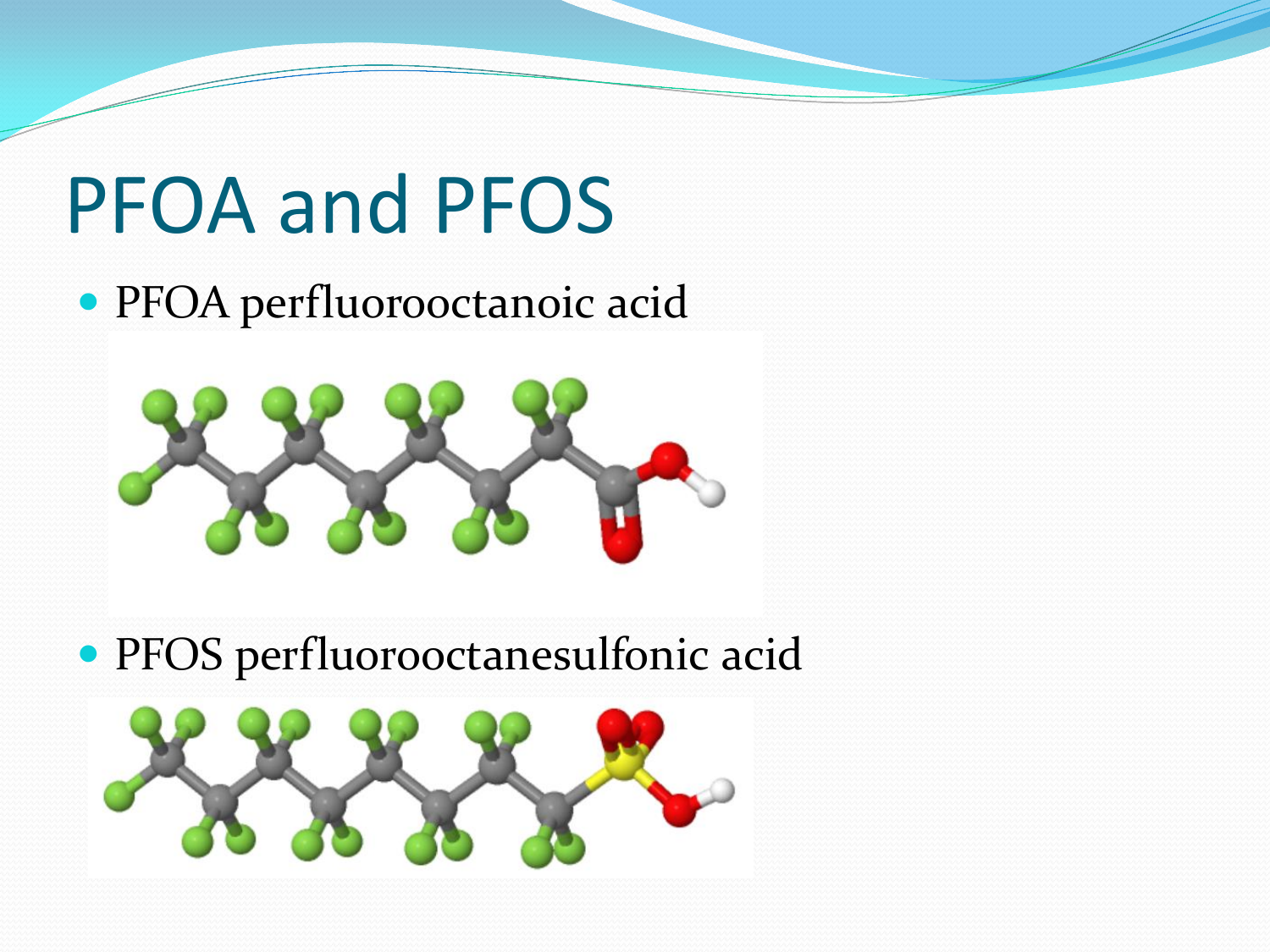# Timeline

- 1947 3M invents PFOA
- 1951 DuPont starts purchasing PFOA for use in making Teflon at Parkersburg WV
- 1951 2000 3M and DuPont conceal test results showing PFOA harmful to humans and wildlife
- 2000 3M stops making PFOA; DuPont starts own manufacturing plant in Fayetteville NC
- 2000 health data sent to EPA
- 2005 DuPont settles with EPA. Agrees to phase out production of PFOA by 2013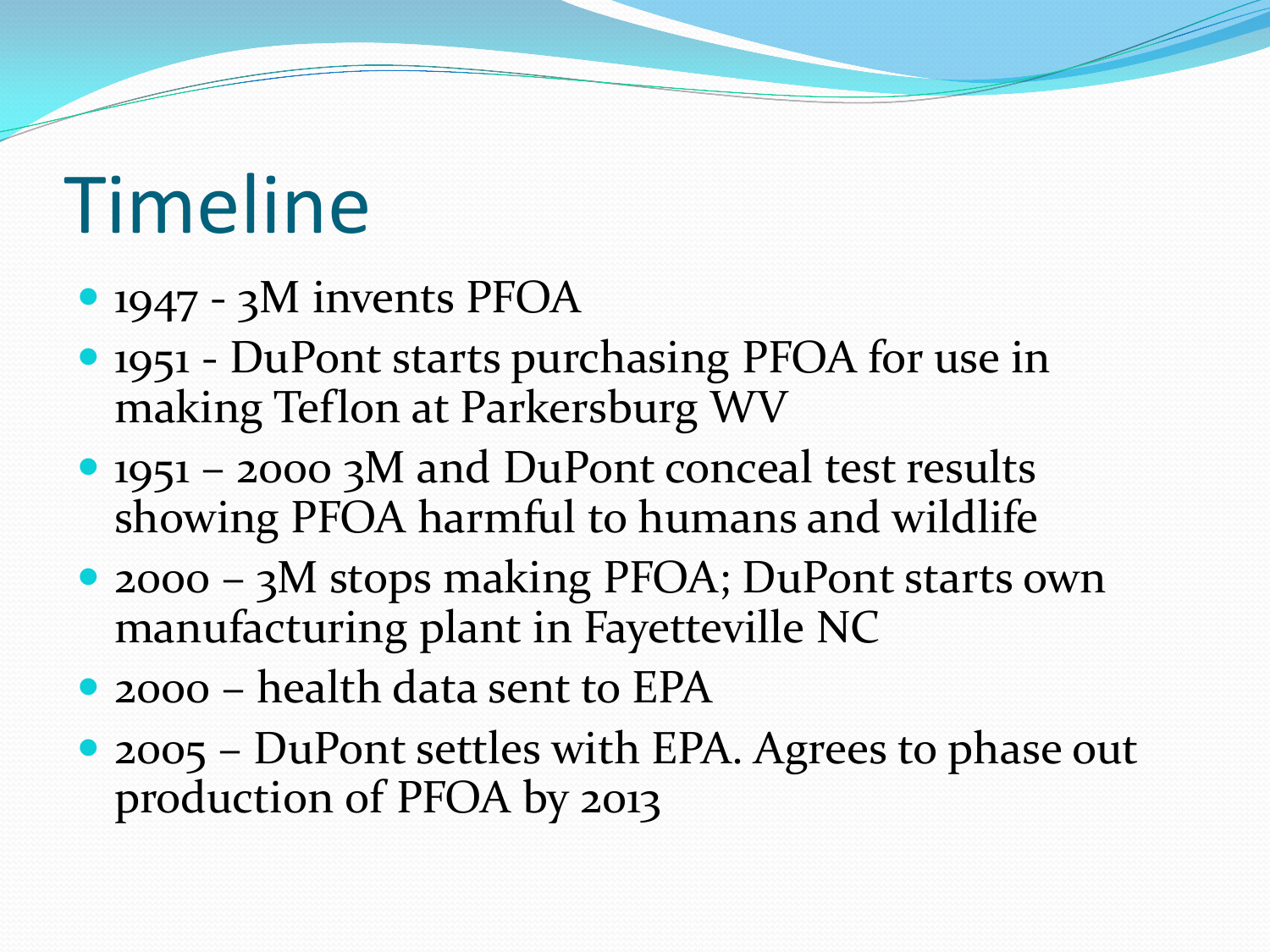# Timeline

- 2009 EPA issues provisional health advisory limits for PFOA of 400 ppt and for PFOS of 200 ppt
- 2012 EPA adds PFOA and PFOS (and other PFASs) to the Third Unregulated Contaminant Monitoring Rule (UCMR 3) List 1
- 2013-2015 EPA implements a two year monitoring program in water systems serving more than 10,000 people
- 2015 PFOA found in 94 water systems in 27 states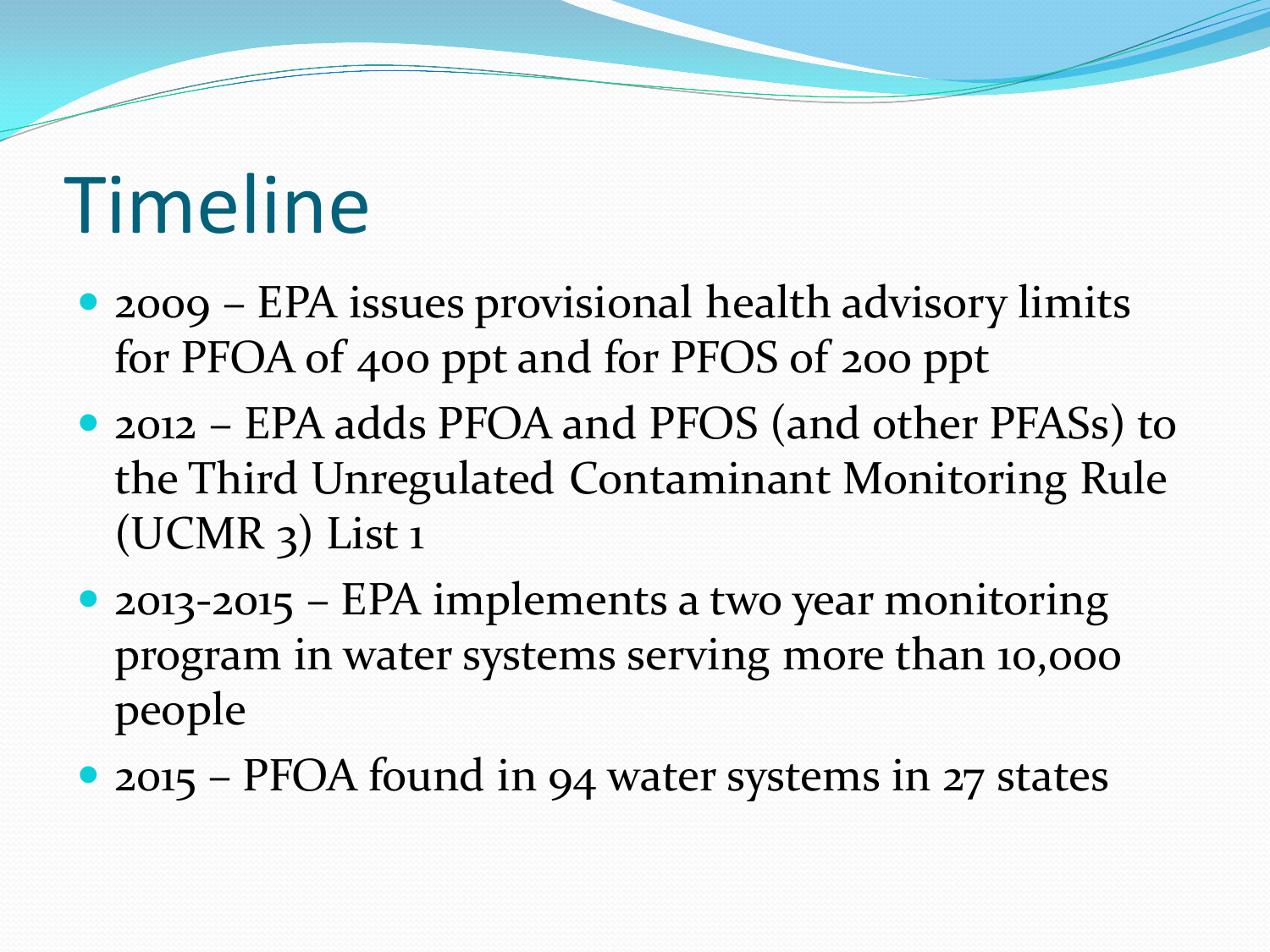# Timeline

- 2015 Researchers found that "Detection of Poly- and Perfluoroalkyl Substances (PFASs) in U.S. Drinking Water Linked to Industrial Sites, Military Fire Training Areas, and Wastewater Treatment Plants"
- May 2016 EPA introduces a drinking water health advisory of 70 ppt combined for PFOA and PFOS
- May 2016 Military starts testing at 664 sites where they have conducted fire or crash training
- December 2016 PFOA and PFOS found at NAS WI and OLF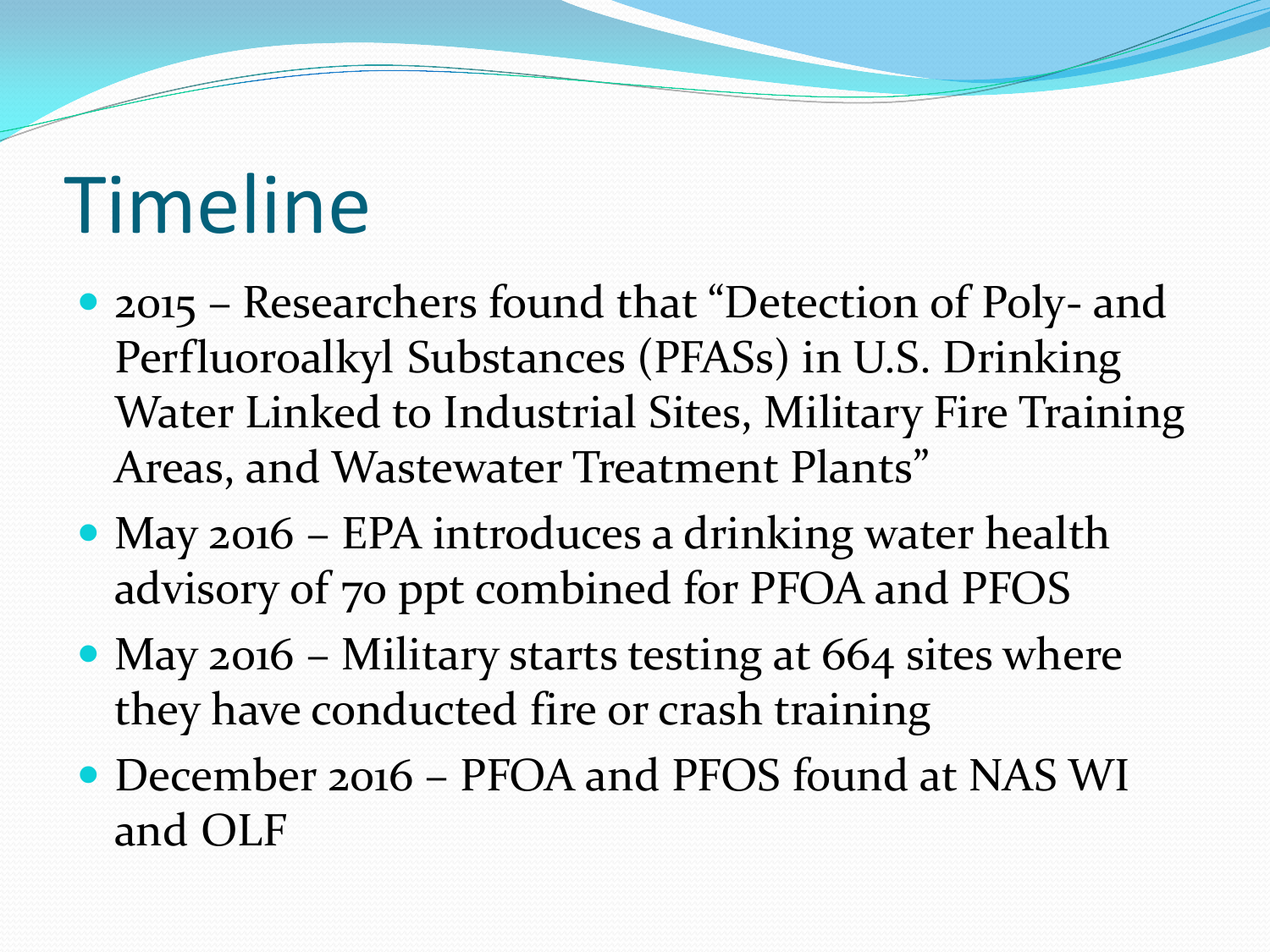## AFFF in Fire Departments

- SWFD uses ANSULITE Low Viscosity 3x3 ARC AFFF to fight occasional fuel fires.
- This product was transition from C8 chemistry to C6 in 2012, but old stock may still be in use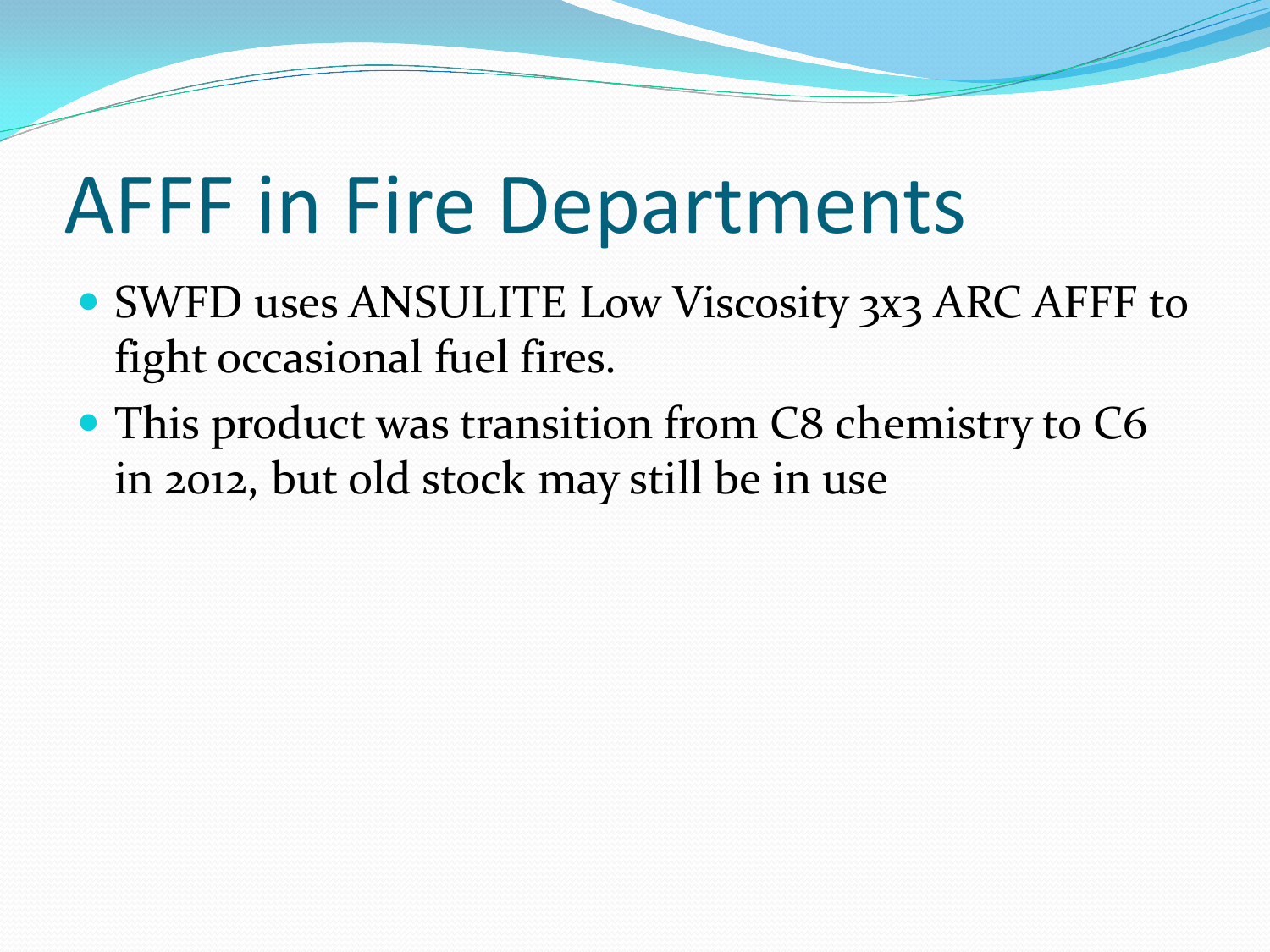#### AFFF on Washington State Ferries

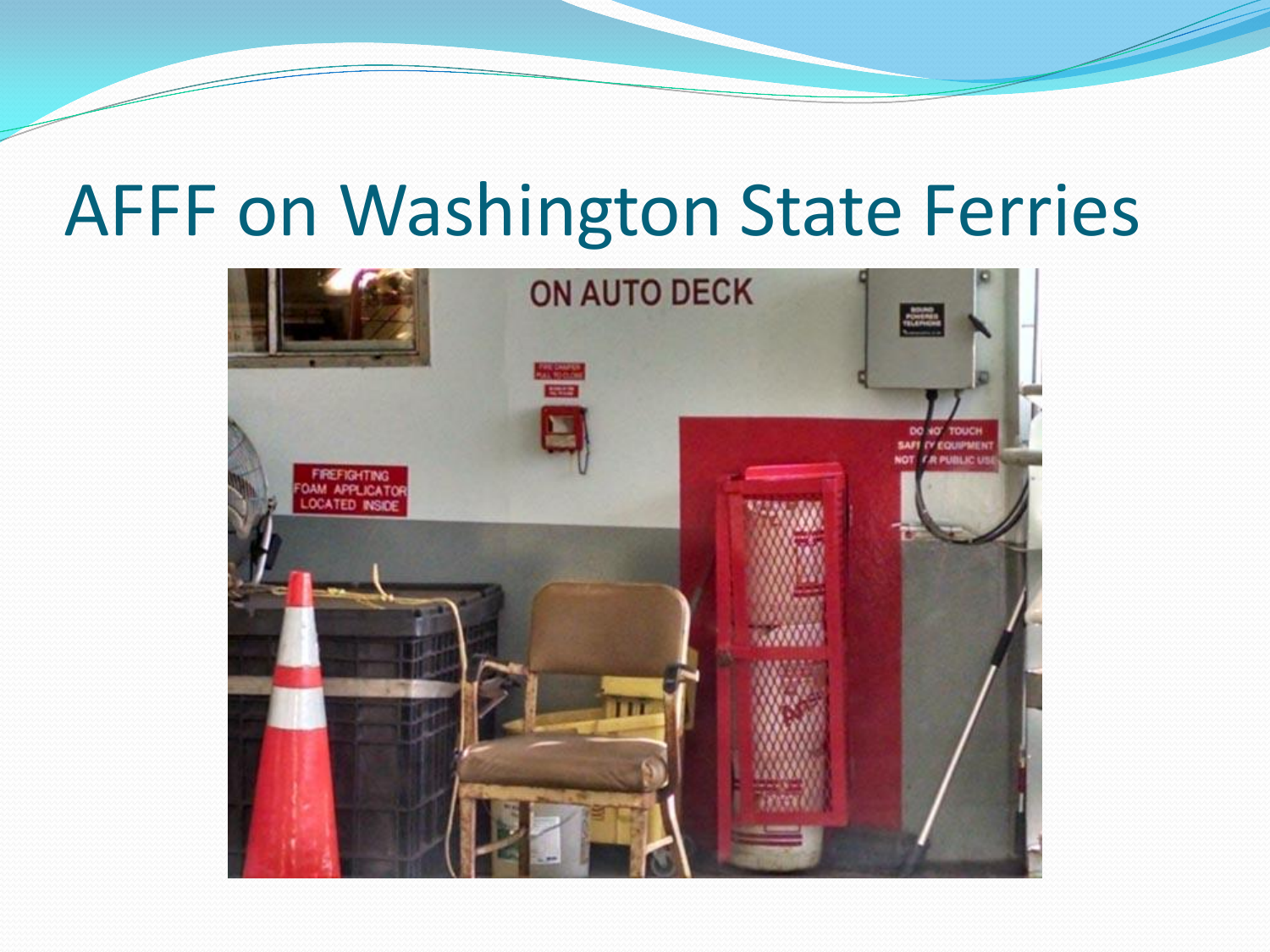### AFFF on Washington State Ferries

- ANSULITE 3% AFFF Concentrate AFC-3A, part number 55800
- Current PFOA status of this material unknown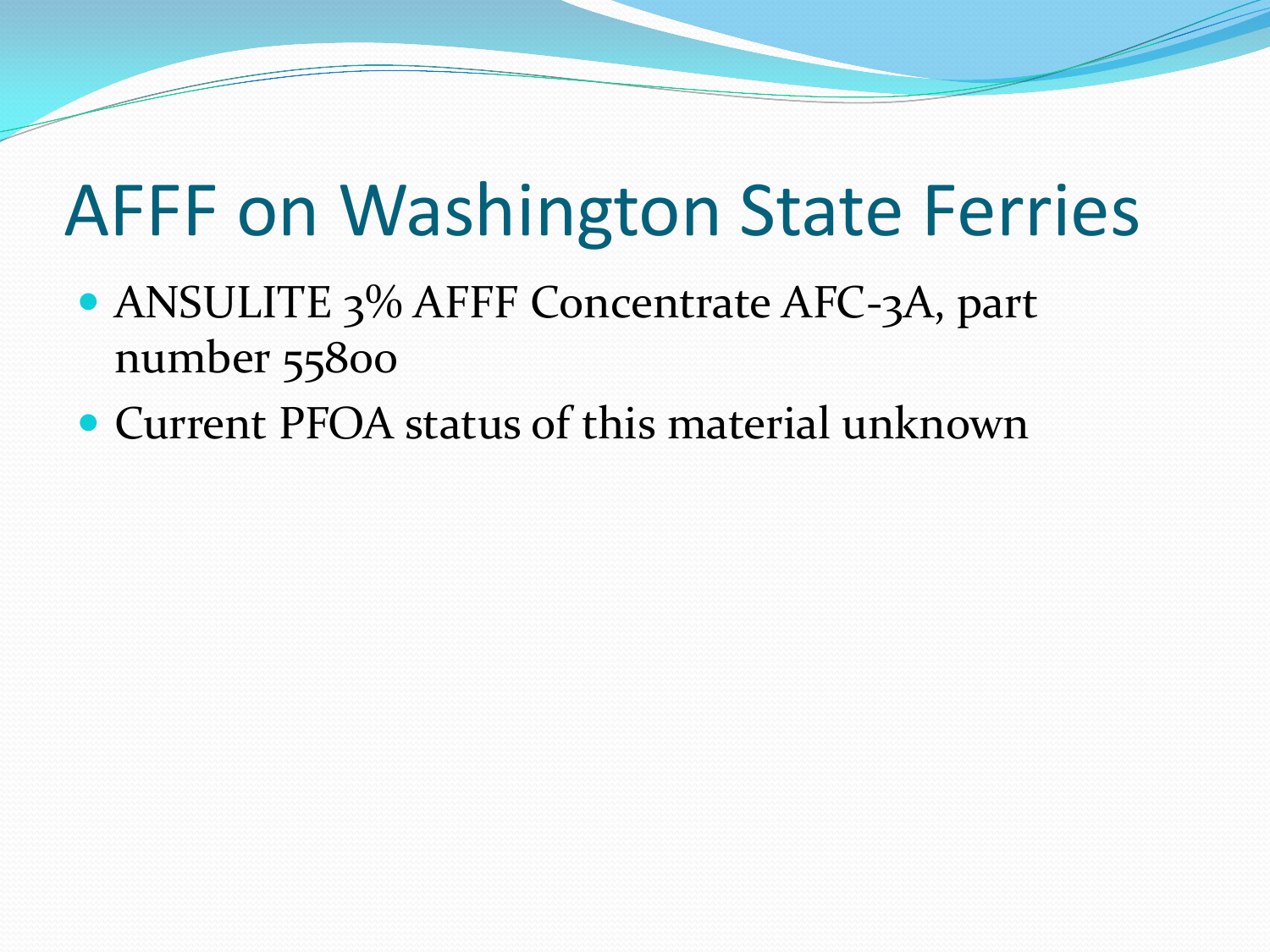## Around the Country

- Some other sites were tested earlier and states have had more time to react
	- New Jersey Drinking Water Quality Institute has recommended an MCL of 14 ppt to state DEP
	- Vermont DOH has an advisory limit of 20 ppt. State is doing its own testing and is offering blood testing
	- New York State has funded alternative water sources and carbon filtration around Newburg and Hoosick Falls, and is offering blood testing.
	- California intent to list Prop 65 and biomonitoring program